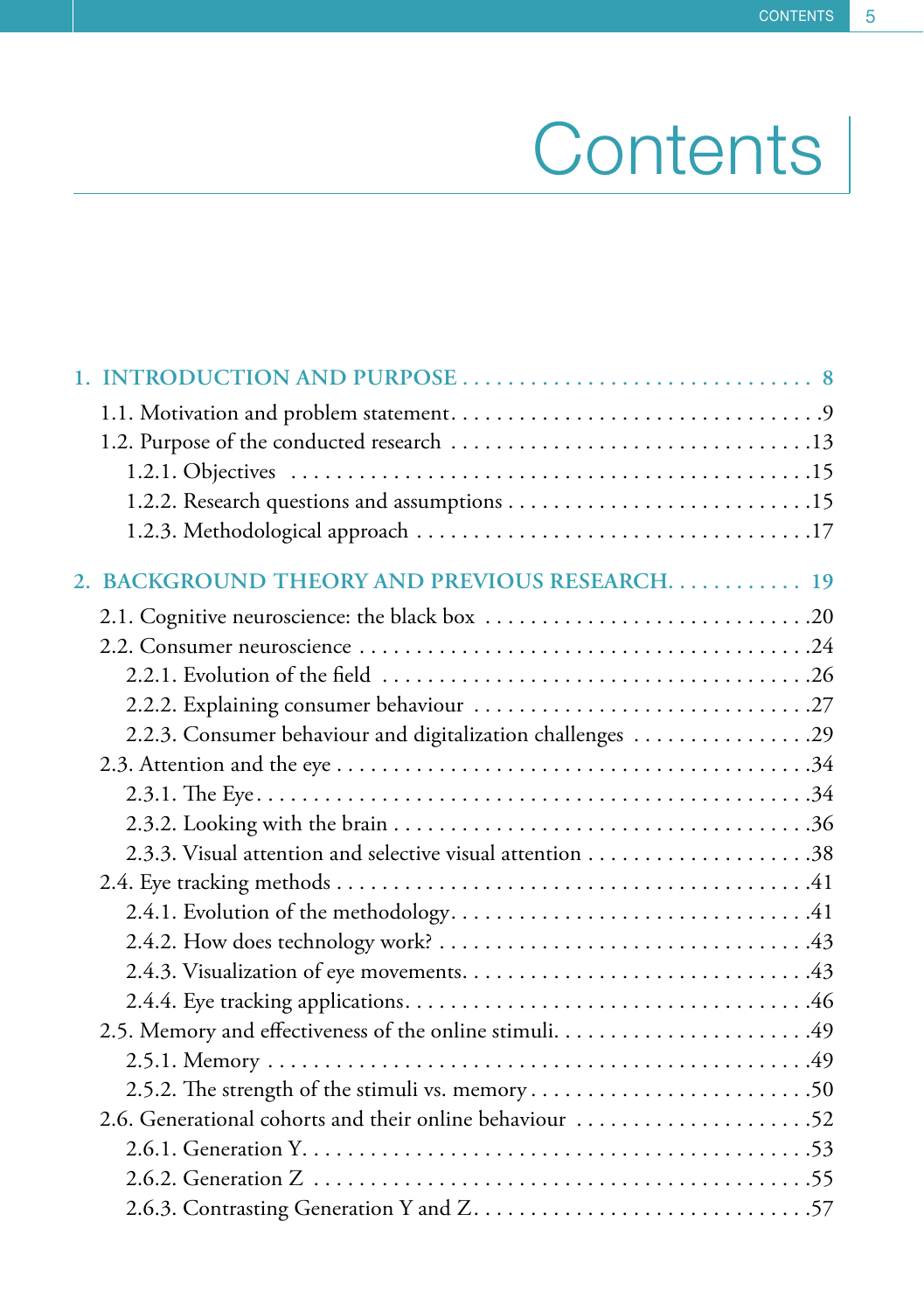| 4.2.1. Heatmaps and Key Performance Indicators91          |
|-----------------------------------------------------------|
|                                                           |
|                                                           |
|                                                           |
|                                                           |
|                                                           |
|                                                           |
| 5.1. Understanding and expanding the eye tracking data129 |
|                                                           |
|                                                           |
|                                                           |
|                                                           |
|                                                           |
|                                                           |
|                                                           |
|                                                           |
|                                                           |